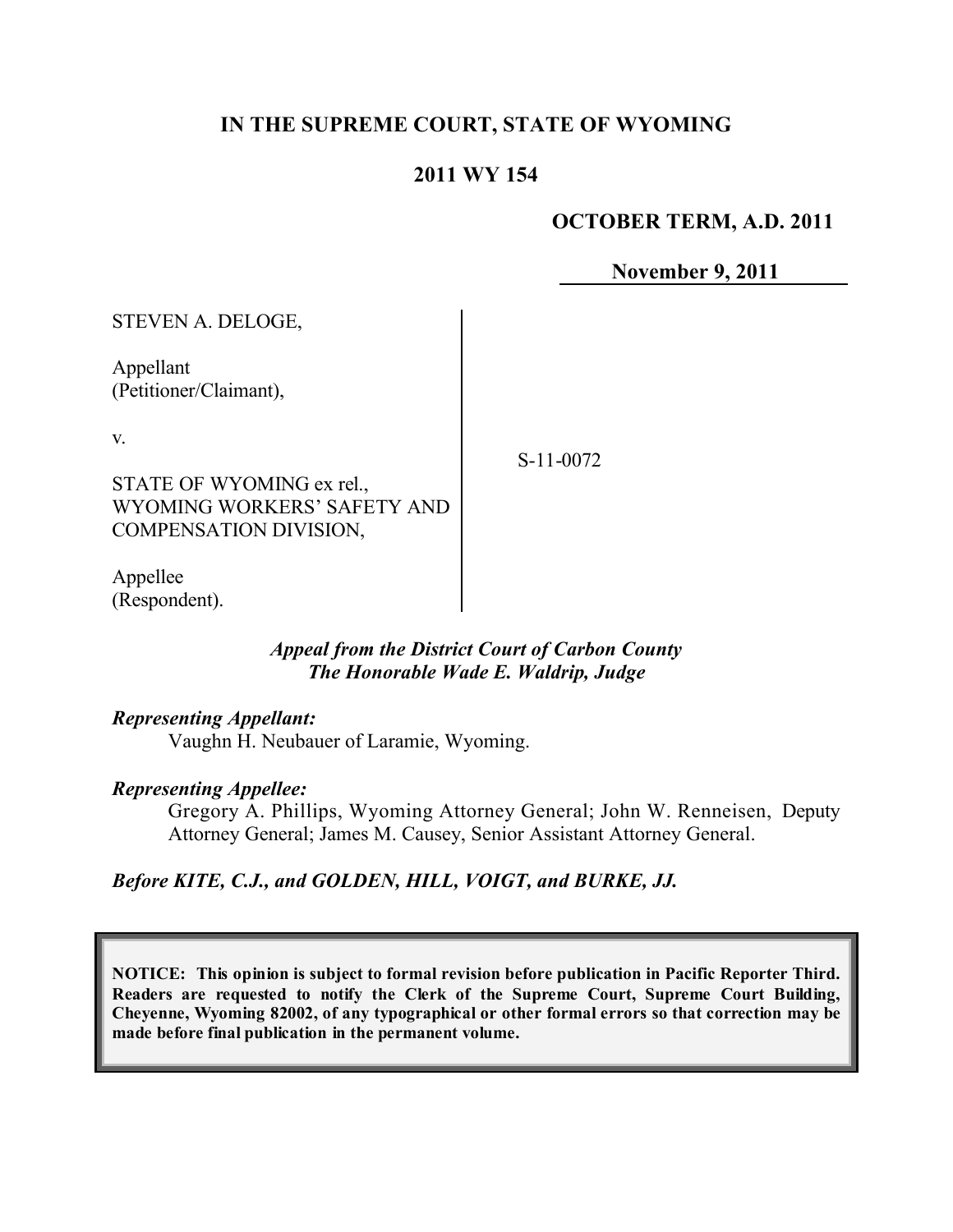#### **VOIGT, Justice.**

[¶1] The appellant, Steven DeLoge, appeals the district court's decision affirming the conclusion of the Office of Administrative Hearings (OAH) that the appellant's injuries were the result of illegal activity and were therefore not compensable under the Wyoming Worker's Compensation Act. We affirm.

#### **ISSUE**

[¶2] Were the appellant's injuries the result of "illegal activity" under Wyo. Stat. Ann.  $\S$  27-14-102(a)(xi)(E) (LexisNexis 2011), therefore precluding the appellant from recovering workers' compensation benefits?

### **FACTS**

[¶3] The parties stipulated to the following facts: The appellant, an inmate in the Wyoming State Penitentiary, was working in the kitchen at the time of his injury. He and another inmate, Scott Bronson, began arguing verbally and the appellant was injured when Bronson struck the appellant in the face with his head. The appellant did not touch or assault Bronson in the course of this exchange. After the incident, Bronson was interviewed. The relevant portions of that interview are as follows:

> During his interview, Bronson advised that [the appellant] told the Kitchen Supervisor that one of the inmates did not properly clean the bread slicing machine. According to Bronson, he went to the special diet area, where [the appellant] worked, to talk to him about it. Bronson said he told [the appellant] that it wasn't right for him to talk to the supervisor, but instead he should have gone to one of the inmates, after which [the appellant] said that he didn't know what he was talking about. Bronson stated that [the appellant] told him to "Get the [expletive] out of here." Bronson went on to say that they exchanged a few more words, and then he turned to leave when [the appellant] said, "and stay the [expletive] over there." Bronson turned back around and responded by saying to [the appellant] essentially, "Why don't you make me stay out of here." *By this point they were in each others* **[sic]** *faces and he told [the appellant] to get out of his face. Bronson stated, "he didn't, so I head-butted him."* Bronson continued by saying that he didn't mean to break [the appellant's] nose, but only meant to get him out of his face.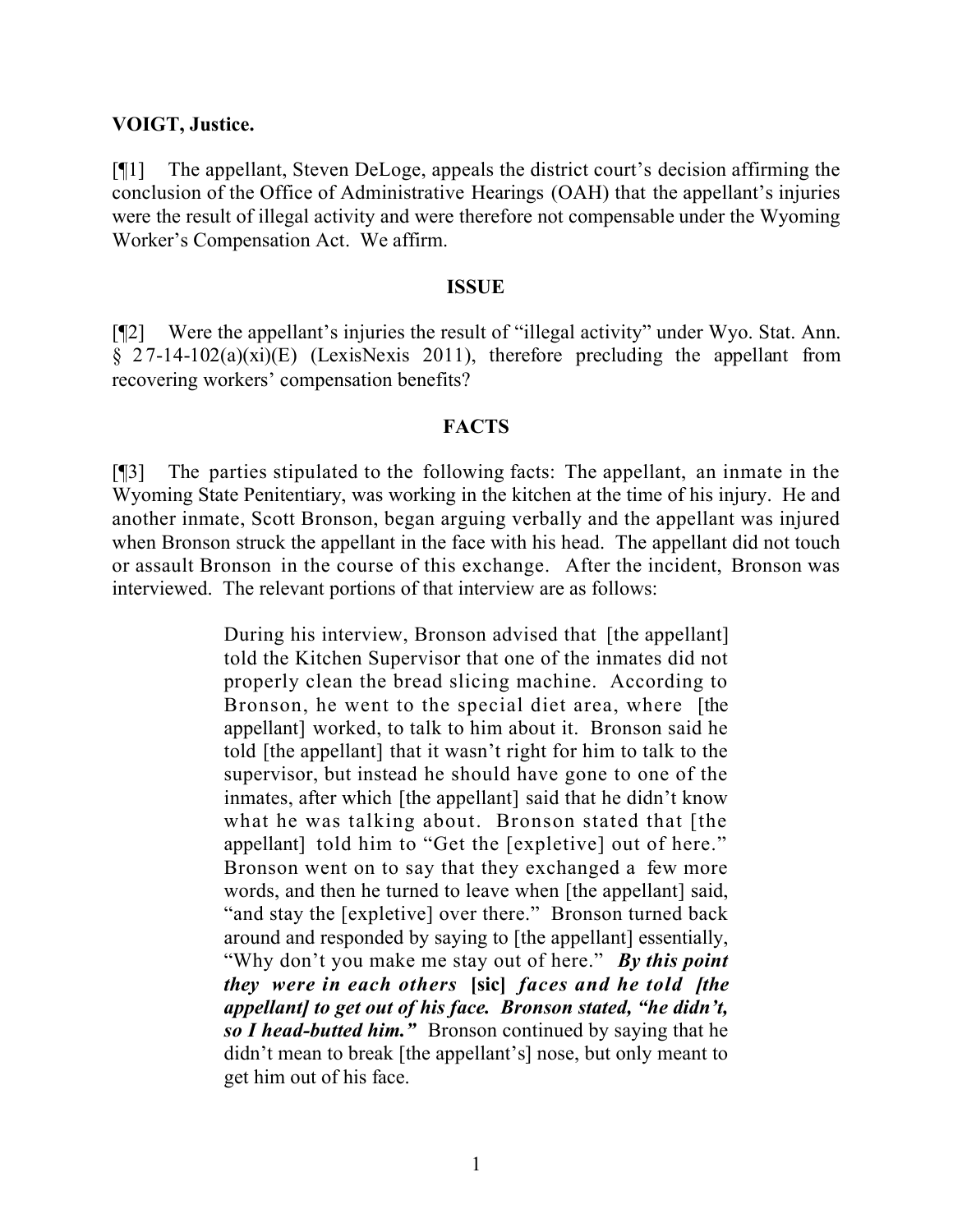(Emphasis added.) Although subjected to inmate disciplinary proceedings, Bronson was not charged criminally.

[¶4] The appellant filed a workers' compensation claim based on injuries sustained in the altercation. Citing Wyo. Stat. Ann.  $\S 27-14-102(a)(xi)(E)$ , the Wyoming Workers' Safety and Compensation Division (Division) denied the claim on the ground that his injuries were the result of illegal activities. After a hearing requested by the appellant, the OAH found that the appellant's injuries were "the result of an intentional head-butt which is clearly a violation of Wyo. Stat. Ann. § 6-2-501(b) [(LexisNexis 2007)]" and denied workers' compensation benefits by granting the Division's cross-motion for summary judgment. The district court concluded that the OAH did not err in denying the appellant benefits. The appellant appeals that decision.

# **STANDARD OF REVIEW**

[¶5] No special deference is given to the district court's decision; this Court reviews the case as if it had come directly from the OAH. *Dale v. S & S Builders, LLC*, 2008 WY 84, ¶ 8, 188 P.3d 554, 557 (Wyo. 2008). A grant of summary judgment is reviewed *de novo* using the same standards employed by the administrative agency. *Id*. at ¶ 26, at 562.

> The judgment sought shall be rendered forthwith if the pleadings, depositions, answers to interrogatories, and admissions on file, together with the affidavits, if any show that there is no genuine issue as to any material fact and that the moving party is entitled to a judgment as a matter of law.

W.R.C.P. 56(c). The record is reviewed in the light most favorable to the party opposing the motion, here the appellant. *Cathcart v. State Farm Mut. Auto. Ins. Co.*, 2005 WY 154, ¶ 11, 123 P.3d 579, 586 (Wyo. 2005).

## **DISCUSSION**

[¶6] The appellant argues that no illegal activity took place in the encounter between Bronson and himself, and therefore his injury is not excluded from workers' compensation coverage by Wyo. Stat. Ann.  $\S 27-14-102(a)(xi)(E)$ . This statute operates to deny compensability for injuries "sustained by the prisoner during or any harm resulting from any illegal activity engaged in by prisoners held under custody." Wyo. Stat. Ann. § 27-14-102(a)(xi)(E). According to the appellant, the facts surrounding the incident suggest nothing more than that Bronson's head happened to make contact with the appellant's face in the course of an argument and that there is no evidence that Bronson actually intended to touch the appellant. He claims that, "[a]t no time did inmate Bronson clarify whether or not the bump of heads occurred due to an intentional